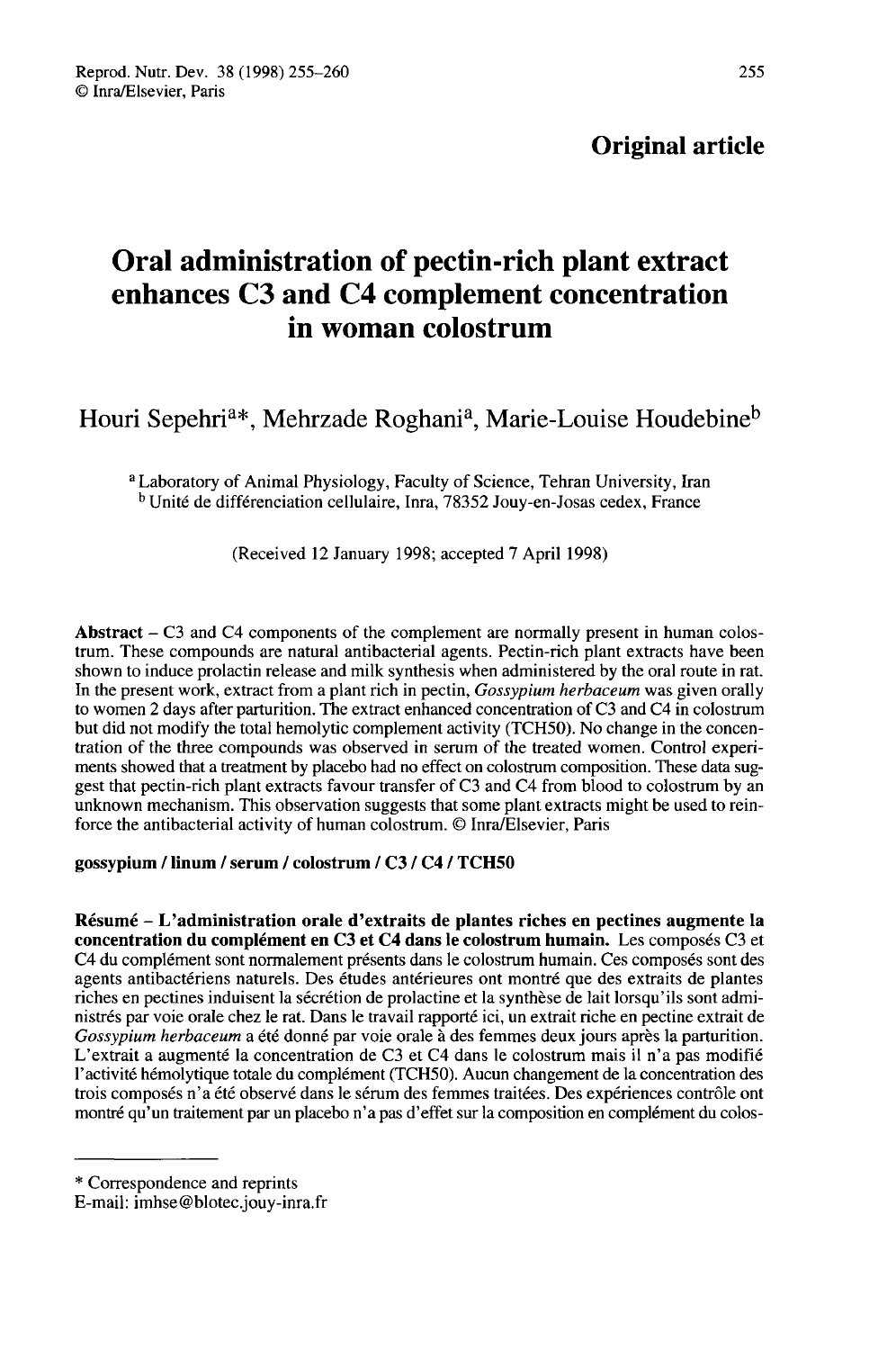trum. Ces données suggèrent que les extraits de plantes riches en pectines favorisent le transfert du C3 et du C4 du sang dans le colostrum par un mécanisme inconnu. Cette observation suggère que certains extraits de plantes pourraient être utilisés pour renforcer l'activité antibactérienne de colostrum humain. @ Inra/Elsevier, Paris

gossypium / linun / serum / C3 / C4 / TCH50

# 1. INTRODUCTION

Colostrum and milk are known to contain a certain number of antibacterial agents. Their biochemical structure and their mode of action are quite different. Among these compounds are immunoglobulins (mainly IgA in human and IgG in cow), lactoferrin, transferrin and oligosaccharides in human [4]. The C3 and C4 components of complement which have antibacterial activity are present in human colostrum [1].

Various plant extracts are traditionally used to stimulate some biological functions in human. Milk secretion is known to be stimulated by extracts from Gossypium herbaceum and other plant extracts [7, 9, 12]. Beer is also commonly used to enhance milk secretion in lactating woman. Beer contains a compound which stimulates prolactin secretion [3, 6]. The compounds which are responsible for the lactogenic activity of plant extracts have been identified. Many plant extracts which stimulate prolactin release and milk secretion are rich in pectin [8, 10].

Pure pectins and pectic acid can mimic the action of plant extracts  $[7-10]$ . The active compounds present in beer have been shown to derive from malt and to be (3-glucan [6].

Apart from their lactogenic activity, pectins have been shown to have antiallergic and immunomodulating properties [5, 13]. The exact mechanism of action of pectins and  $\beta$ -glucan is not known. Recent experiments have shown that due to their carbohydrate structure, they bind to plasma membrane lectins. This binding seems to trigger a more or less specific secretion of various compounds from the target cells.

In the present work, extracts from a pectin-rich plant have been used to tentatively enhance C3 and C4 concentration in women's colostrum. A plant, Gossypium herbaceum [7, 12] has been shown to contain substances capable of stimulating prolactin release in sheep. It is therefore a candidate to stimulate secretion of some milk compounds.

# 2. MATERIALS AND METHODS

#### 2.1. Preparation of plant extract

The plant extract was prepared essentially as described in our previous work [7-10, 12]. In brief, the seeds were homogenized in water. The mixture was heated to 100 °C and cooled. The aqueous fraction obtained by centrifugation was lyophilized and kept until use.

# 2.2. Measurement of pectin concentration

Lyophilized plant extract  $(0.2 \text{ g})$  were dissolved in distilled water and the solution was boiled for 20 min. After filtrating, 2-3 volumes of ethanol were added. The mixture was kept overnight at 4 °C. Pectin was insolubilized and appeared as a spongy form precipitate. The insoluble material was sedimented by a centrifugation and redissolved in 10 mL of boiling water. Pectin concentration in the solution was evaluated using the phenol sulfuric method [2].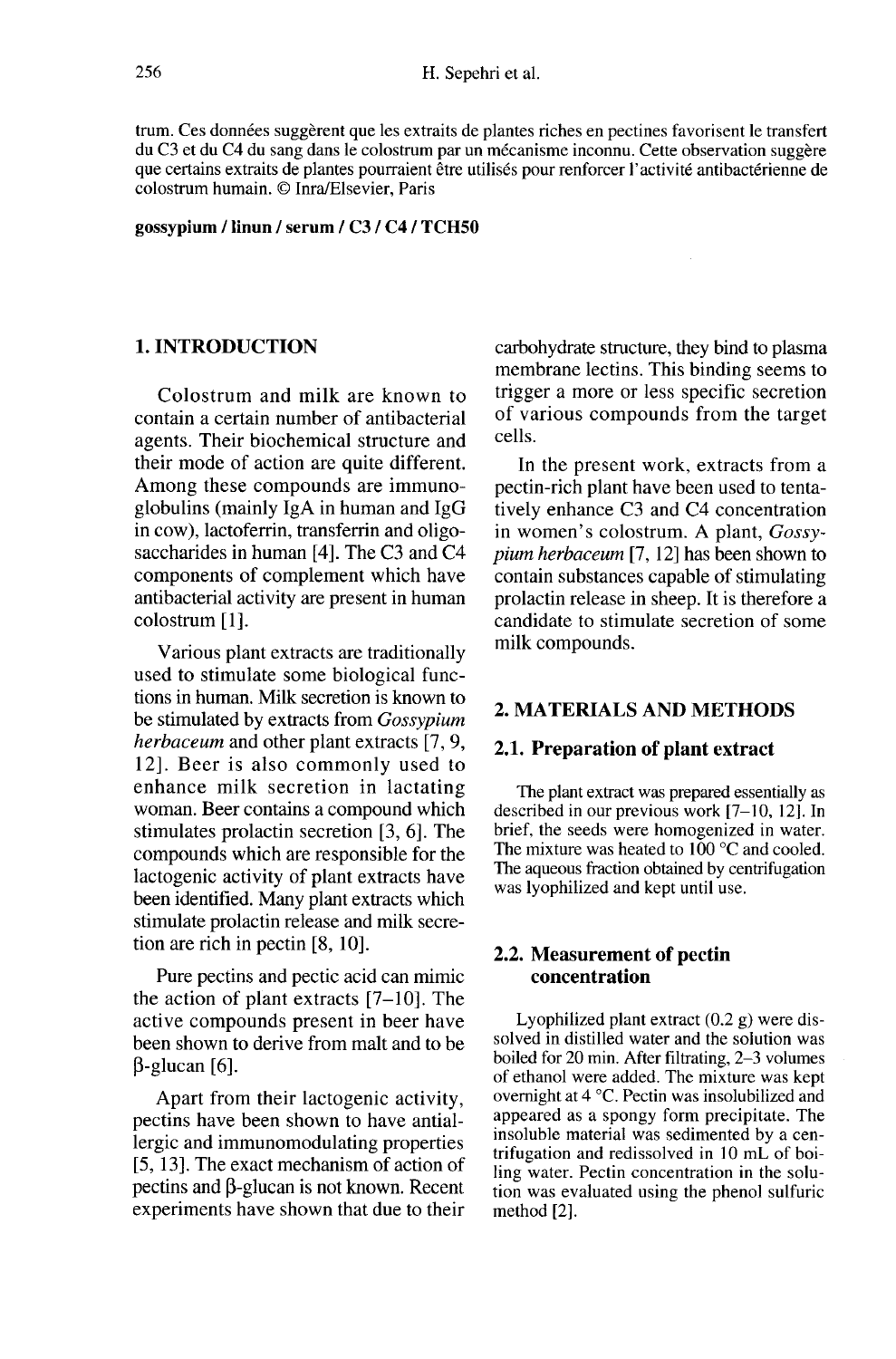#### 2.3. Measurement C3, C4 and TCH50 concentration

The concentrations of the complement compounds were evaluated using Agar plants SR1D (single radial immunodiffusion) produced by Baharafshan (Iran).

#### 2.4. In vivo treatment by the plant extracts

The volunteers were chosen from lactating mothers, 20-24 years old, 48 h post-partum. They all had normal delivery and did not use any kind of drugs. The volunteers were divided into two groups and each group was composed of four women. In all cases, the extracts were administered by the oral route. Group I received a placebo containing milk, sugar and cacao. Group 2 received the placebo mixture plus 20 g of Gossypium extract.

The sampling started at 9 a.m. Blood samples were collected 10 mins before and 30, 60, 90 and 120 mins after the oral administration. Colostrum samples were collected 10 mins before and 120 mins after the oral administration.

# 3. RESULTS

# 3.1. The pectin concentration in the plant extract

Previous work has shown that Gossypium seeds are rich in pectin and that various extracts enriched in pectin are able to stimulate prolactin release in sheep [7]. Measurements of pectin in Gossypium extract indicated that it contained  $27 \pm 0.7$ mg in 1 g of crude extract.

A 20 g sample of Gossypium extract corresponding to 520 mg of pectin was added to the placebo mixture.

# 3.2. Effect of the plant extract administration on C3, C4 and TCH50 levels in serum

The administration of placebo did not modify the concentration of the complement compounds in the serum of women (figure  $1$ ). The addition of Gossypium extract was without any effect (*figure 1*).

# 3.3. Effect of the plant extract administration on C3, C4 and TCH50 levels in colostrum

The concentration of the complement compounds in colostrum samples were measured 10 mins before and 120 mins after the administration of the extracts. In no case was TCH50 found in colostrum.

The placebo did not alter C3 and C4 concentration in milk (figure 2). The Gossypium extract enhanced quite significantly the concentration of C3 and C4 in colostrum (figure 2).

#### 4. CONCLUSION

The data reported here confirm that Gossypium extract is rich in pectin. This observation is in agreement with previous studies [7, 9, 12]. The extract stimulated C3 and C4 secretion in colostrum of women.

The concentration of C3 and C4 was not altered in serum under the action of the plant extract. This suggests that the synthesis of the complement components was not modified by pectin. Instead, the transfer of C3 and C4 from blood to colostrum was most likely stimulated by the plant extract. The mechanism of this stimulation is not known. In a study which will be published elsewhere (Sepehri et al., unpublished) it was shown that the Gossypium extract administered orally enhanced prolactin level in blood of women. The fact that C3 and C4 secretion in colostrum was stimulated by prolactin cannot presently be ruled out. Pectin has been shown to stimulate not only prolactin secretion [11] but also GH, LH, ACTH and casein when added in vitro to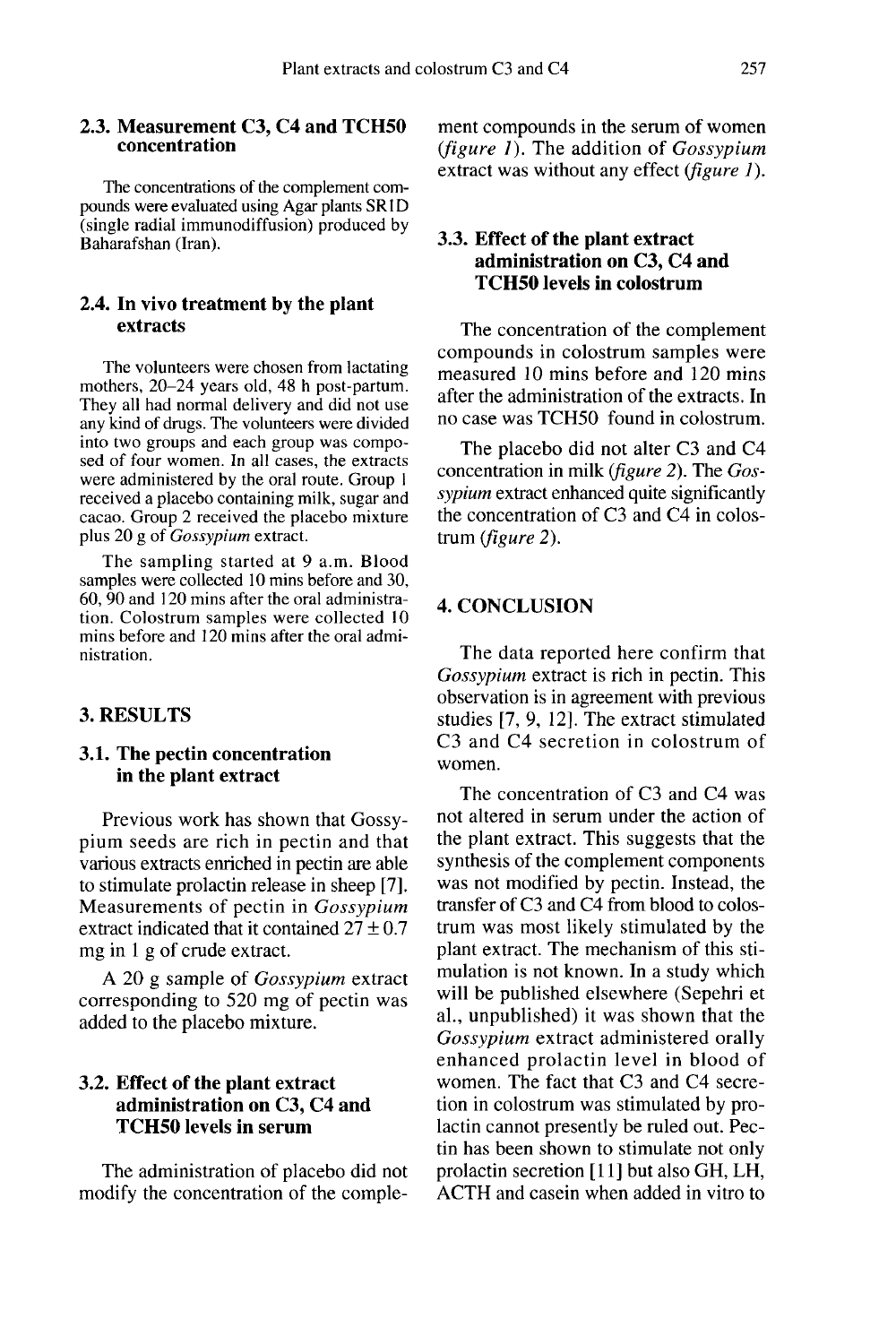

Figure 1. Effect of plant extracts on concentration of C3, C4 and TCH50 in serum. Placebo  $(\square)$ , Gossypium extract (20 g) ( $\square$ ) was administered orally at time 0. The concentrations of C3, C4 and TCH50 were determined at the different times indicated on the figure. Results are the mean  $\pm$  SEM of four independent experiments. A) C3 concentration, B) C4 concentration, C) TCH50 concentration.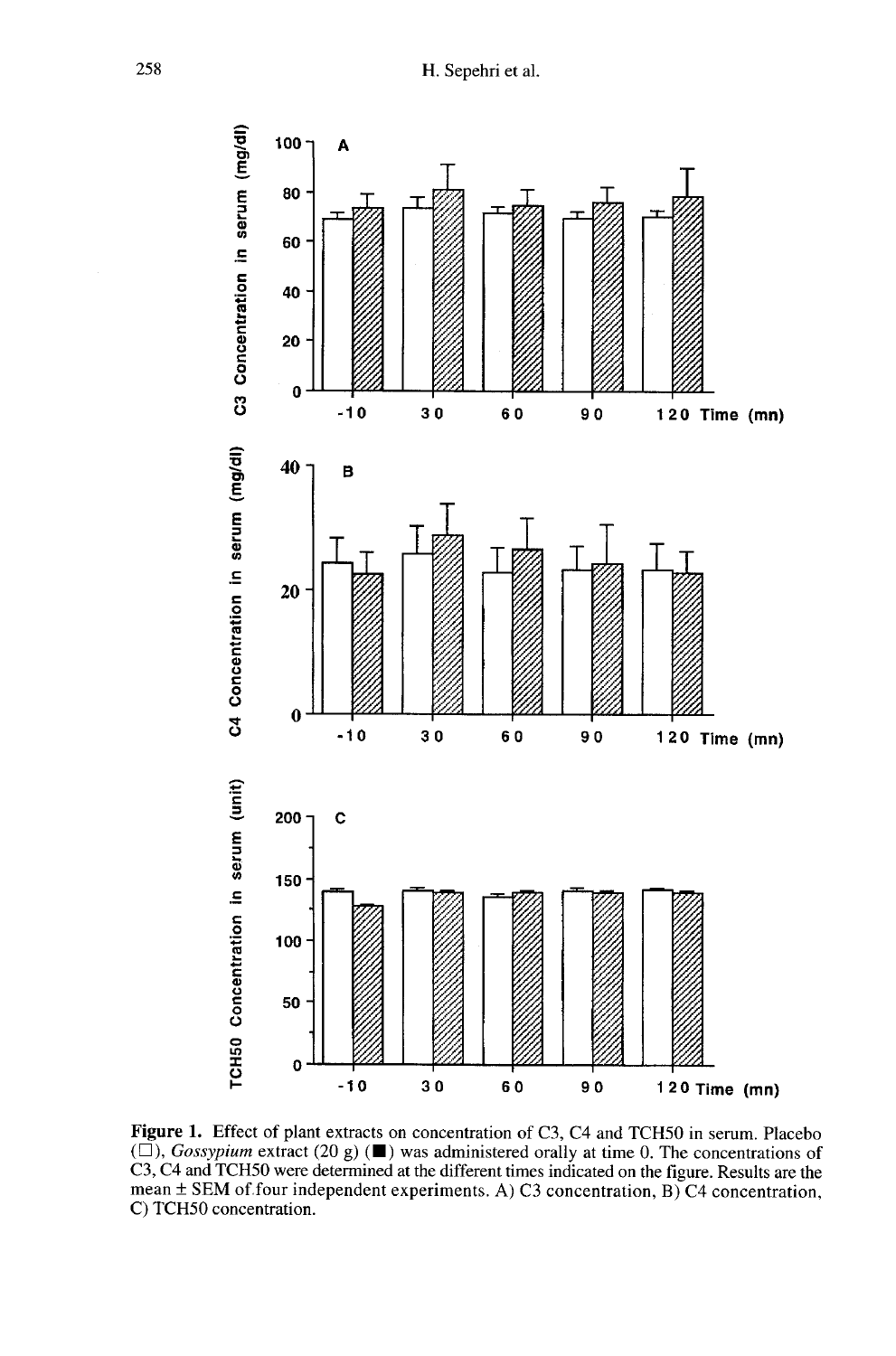

Figure 2. Effect of plant extracts on concentration of C3 and C4 concentration in colostrum. Placebo ( $\square$ ), *Gossypium* extract (20 g) ( $\square$ ) was administered orally at time 0. The concentration of C3 and C4 was determined 10 min and 120 min after the administration of the extracts. Results are the means  $\pm$  SEM of four independent experiments. A) C3, B) C4 concentration.

isolated tissues. The direct action of pectin on C3 and C4 secretion in colostrum is therefore also conceivable.

From a practical point of view, the data reported here suggest that the content of colostrum in C3 and C4 and therefore the antibacterial property of colostrum may potentially be enhanced by the oral administration of pectin-rich plant extracts.

#### ACKNOWLEDGEMENTS

The financial support by the Research Council of Tehran University for this project is sincerely appreciated.

## **REFERENCES**

[1] Bernaco M.M., Liu I.K., Willits N.H., Hemolytic complement activity and concentration of third component during maturation of immune responses in colostrum, Am. J. Vet. Res. 55 (1994) 928-933.